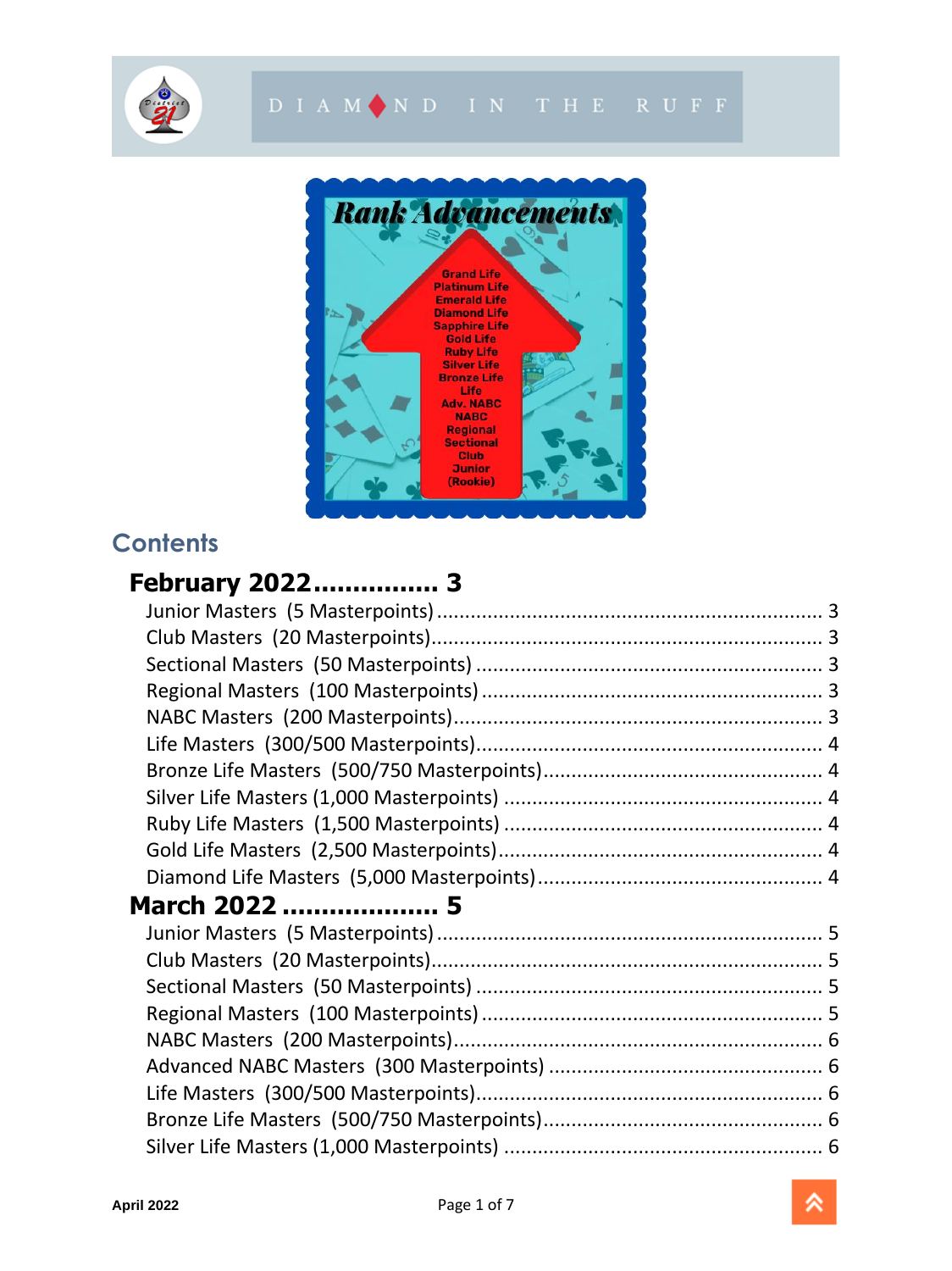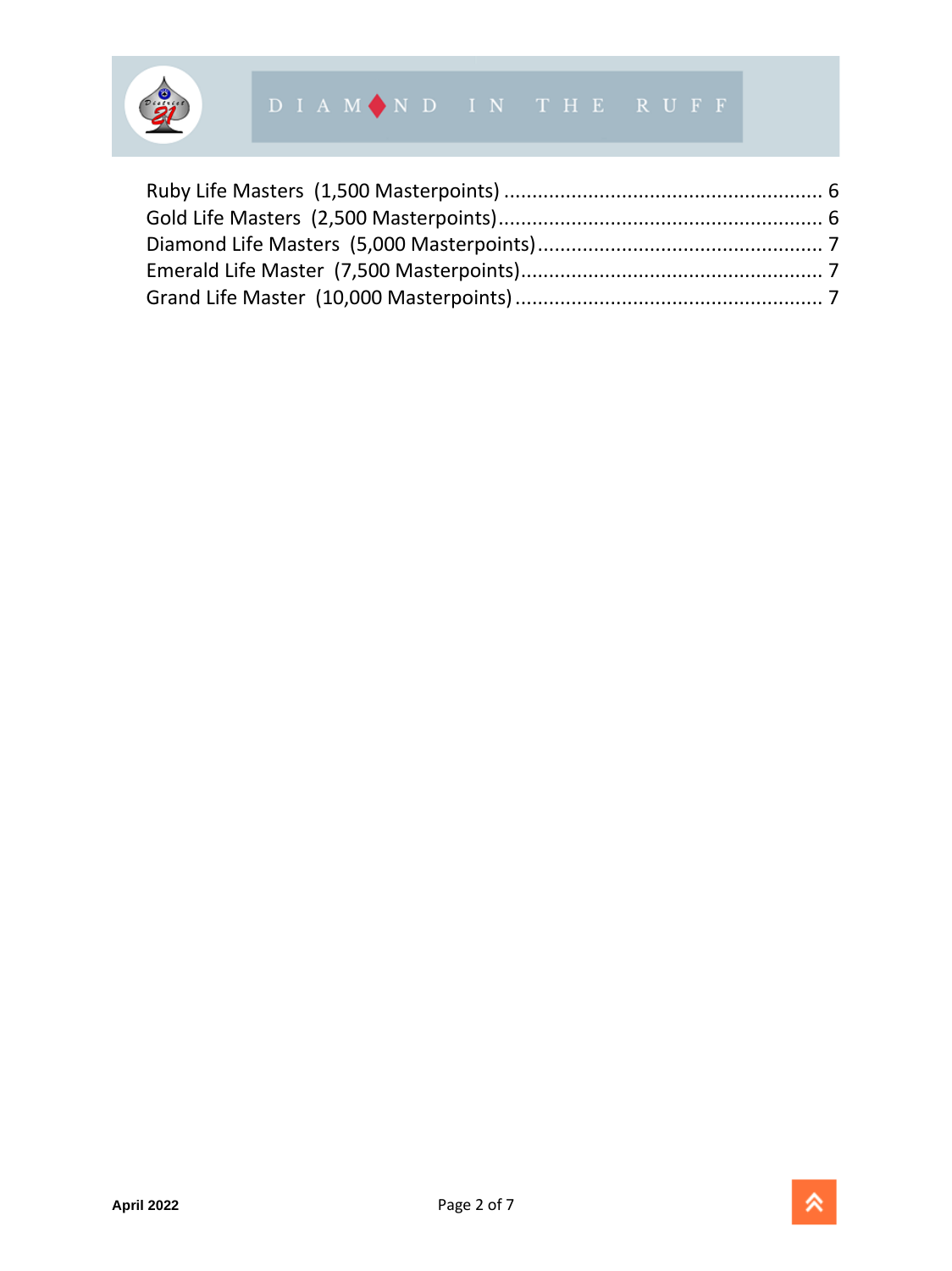

## <span id="page-2-0"></span>**February 2022**

#### <span id="page-2-1"></span>**Junior Masters (5 Masterpoints)**

Chuck Bailey, Minden NV, 465 Nicole Batchelder, Atherton CA, 503 Brett Casper, Walnut Creek CA, 499 Yanek Chiu, San Francisco CA, 506 Randy Erickson, Moraga CA, 499 Connie Fischer, Petaluma CA, 509 Tracy Haase, Berkeley CA, 497 Carolyn Kellogg, Carson City NV, 465 Dan Lim, Reno NV, 473 Kelly Lim, Reno NV, 473 Nancy Mallonee, Sonoma CA, 512 Fern Menzildjian, Sonoma CA, 512 Nancy Mowery, Berkeley CA, 497 Samuel Park, Groveland CA, 529 Michael Robinson, Reno NV, 473 Jane Sacknowitz, Walnut Creek CA, 499 Lori Sandersier, Fresno CA, 522 Lisa Steiny, Atherton CA, 503 Zhenling Wang, Berkeley CA, 497 Rebecca Whitman, Redwood City CA, 498 Jillian Wood, Mill Valley CA, 508 Cynthia Wornick, Sonoma CA, 512

## <span id="page-2-2"></span>**Club Masters (20 Masterpoints)**

Jared Boggs, Santa Cruz CA, 550 Ann Braden, Danville CA, 499 Diane Fanshel, San Anselmo CA, 508 Carole Kupsoff, Sonoma CA, 512 Georgia Lee, Palo Alto CA, 503 Miranda Morris, Pebble Beach CA, 530 Joseph Murray, Palo Alto CA, 503 Sara Myers, Monterey CA, 530 Ali Tognoni, Sparks NV, 473 Gail Unno, Berkeley CA, 497 Sue Winter, Ripon CA, 510

## <span id="page-2-3"></span>**Sectional Masters (50 Masterpoints)**

Alicia Breyer, San Jose CA, 507 Katherine Erickson, Moraga CA, 499 Frankie Ferguson, Walnut Creek CA, 499 Santosh Jain, Berkeley CA, 497

## <span id="page-2-4"></span>**Regional Masters (100 Masterpoints)**

Elizabeth D Orazio, Corte Madera CA, 508 Dianne Lavin, Orinda CA, 499 John Mahoney, Carmel CA, 530 Kumar Ramaiyer, Cupertino CA, 507

## <span id="page-2-5"></span>**NABC Masters (200 Masterpoints)**

Kathleen Danforth, Los Altos CA, 503 Ann Keag, Fresno CA, 522 Evan Scott, Larkspur CA, 508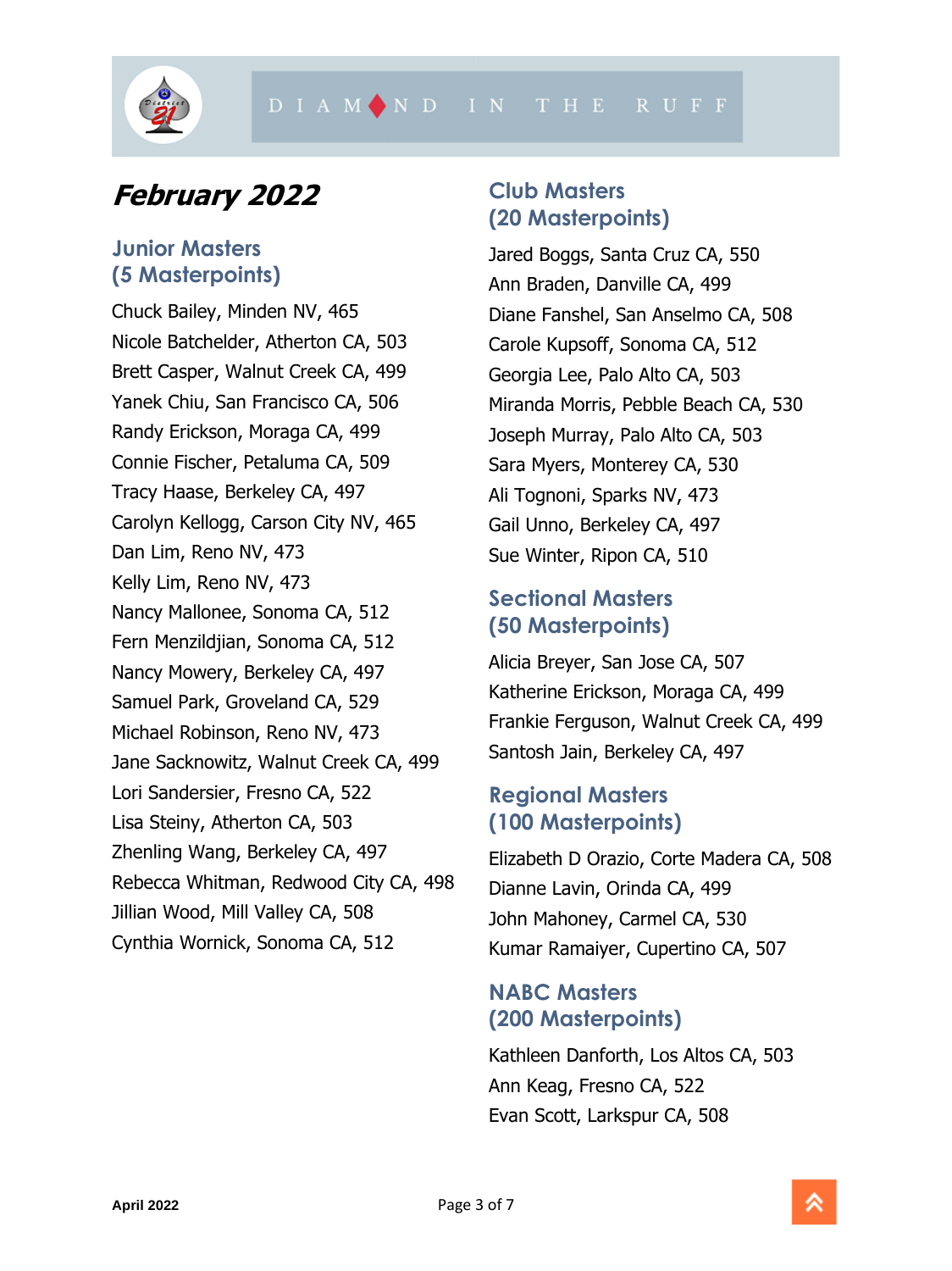

## <span id="page-3-0"></span>**Life Masters (300/500 Masterpoints)**

Donghui Lu, San Jose CA, 507 David Merenbach, Belmont CA, 503 Roman Weil Jr, Menlo Park CA, 503

#### <span id="page-3-1"></span>**Bronze Life Masters (500/750 Masterpoints)**

Barry Bosworth, Pleasant Hill CA, 499 Richard Fabbre, Roseville CA, 505 Stephen Russell, San Andreas CA, 505 Andy Wasserman, Piedmont CA, 502

#### <span id="page-3-2"></span>**Silver Life Masters (1,000 Masterpoints)**

Lorraine Bocks, Legrand CA, 529 Janet Campbell, Danville CA, 499 Chris Chen, San Francisco CA, 506 Stanley Green, Greenbrae CA, 508 Richard Herzog, Los Altos Hills CA, 503 Pat Ingoglia, Sacramento CA, 505 Patricia Irwin, Mill Valley CA, 508 Joyce Newell, Monterey CA, 530 Jacob Rosenberg, Moraga CA, 499 Mary Tilden, San Francisco CA, 508

## <span id="page-3-3"></span>**Ruby Life Masters (1,500 Masterpoints)**

Carol Clements, Napa CA, 512 Joel Teller, Berkeley CA, 502

## <span id="page-3-4"></span>**Gold Life Masters (2,500 Masterpoints)**

Daniel Harp, Napa CA, 512 Ken Rosenfeld, Mountain View CA, 507

#### <span id="page-3-5"></span>**Diamond Life Masters (5,000 Masterpoints)**

Don Friedman, San Francisco CA, 506 Robert Ipswitch, San Mateo CA, 498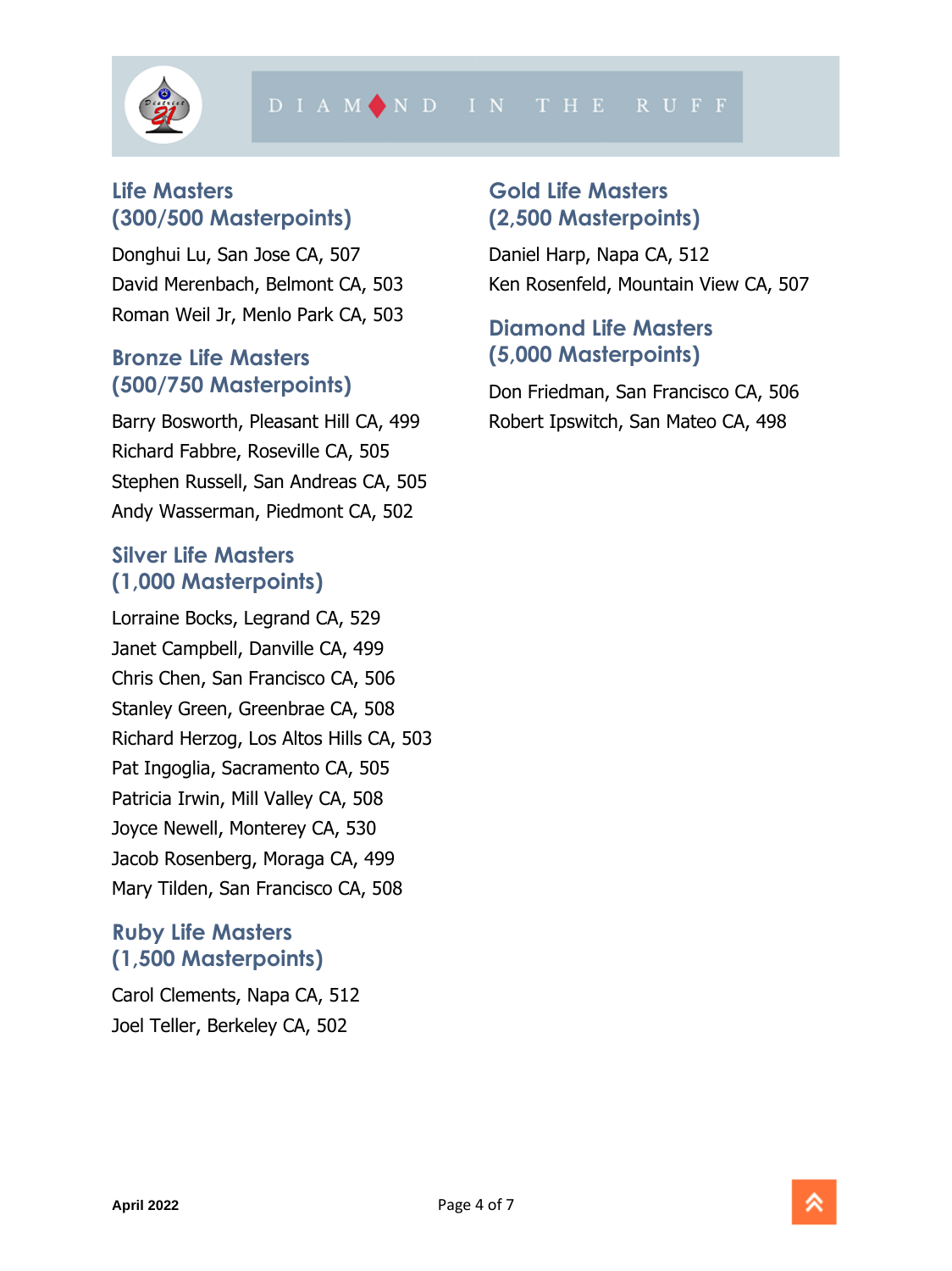

# <span id="page-4-0"></span>**March 2022**

#### <span id="page-4-1"></span>**Junior Masters (5 Masterpoints)**

Kathryn Abel, Reno NV, 473 Alexander Bagerman, San Carlos CA, 503 Carol Bednar, Fremont CA, 500 Joann Bloom, Walnut Creek CA, 499 Bill Clark, Lafayette CA, 499 Kathleen Cole, Sunnyvale CA, 507 Isobel Fox, Menlo Park CA, 498 Ginger Glockner, Palo Alto CA, 503 Susan Haggerty, Walnut Creek CA, 499 Laurie Howard, Danville CA, 499 Veronica Kaufman, Reno NV, 473 Arthur Lund, San Mateo CA, 498 Gary Macknin, Walnut Creek CA, 499 Rosanne Ogles, San Leandro CA, 500 Maura Pennington, Clovis CA, 522 Lars Severin, Reno NV, 473 Chelsea Verhasselt, San Jose CA, 507 Avery Wang, Stanford CA, 503 Vivian Weitzman, Hillsborough CA, 498 Phelps Witter, San Francisco CA, 506

## <span id="page-4-2"></span>**Club Masters (20 Masterpoints)**

Bonnie Barnes, Santa Rosa CA, 509 Mary Francis, Menlo Park CA, 503 Susan Galletta, Redwood City CA, 498 Brent Ritchie, Murphys CA, 510 Marcia Tolson, Woodland CA, 505 Zhenling Wang, Berkeley CA, 497 Griff Weber, Emerald Hills CA, 498

## <span id="page-4-3"></span>**Sectional Masters (50 Masterpoints)**

Deidra Barsotti, Atherton CA, 503 Steven Green, Prunedale CA, 530 Maryjo Hawley, Cameron Park CA, 505 Cynthia Peterson, Larkspur CA, 508 Lawrence Zito, Gilroy CA, 524

#### <span id="page-4-4"></span>**Regional Masters (100 Masterpoints)**

Deihleen Claffey, San Francisco CA, 506 Sue Comporato, Morgan Hill CA, 524 Rita Gladding, Fresno CA, 522 Jaime Hamilton, Oakdale CA, 529 Jerry Johnson, Reno NV, 473 James Kaye, Roseville CA, 505 Gloria Marchick, Orinda CA, 499 Gavin Nesom, San Jose CA, 507 Manoj Thawani, San Jose CA, 507 Lou Wiles, Fair Oaks CA, 505 Michael Zheng, San Jose CA, 507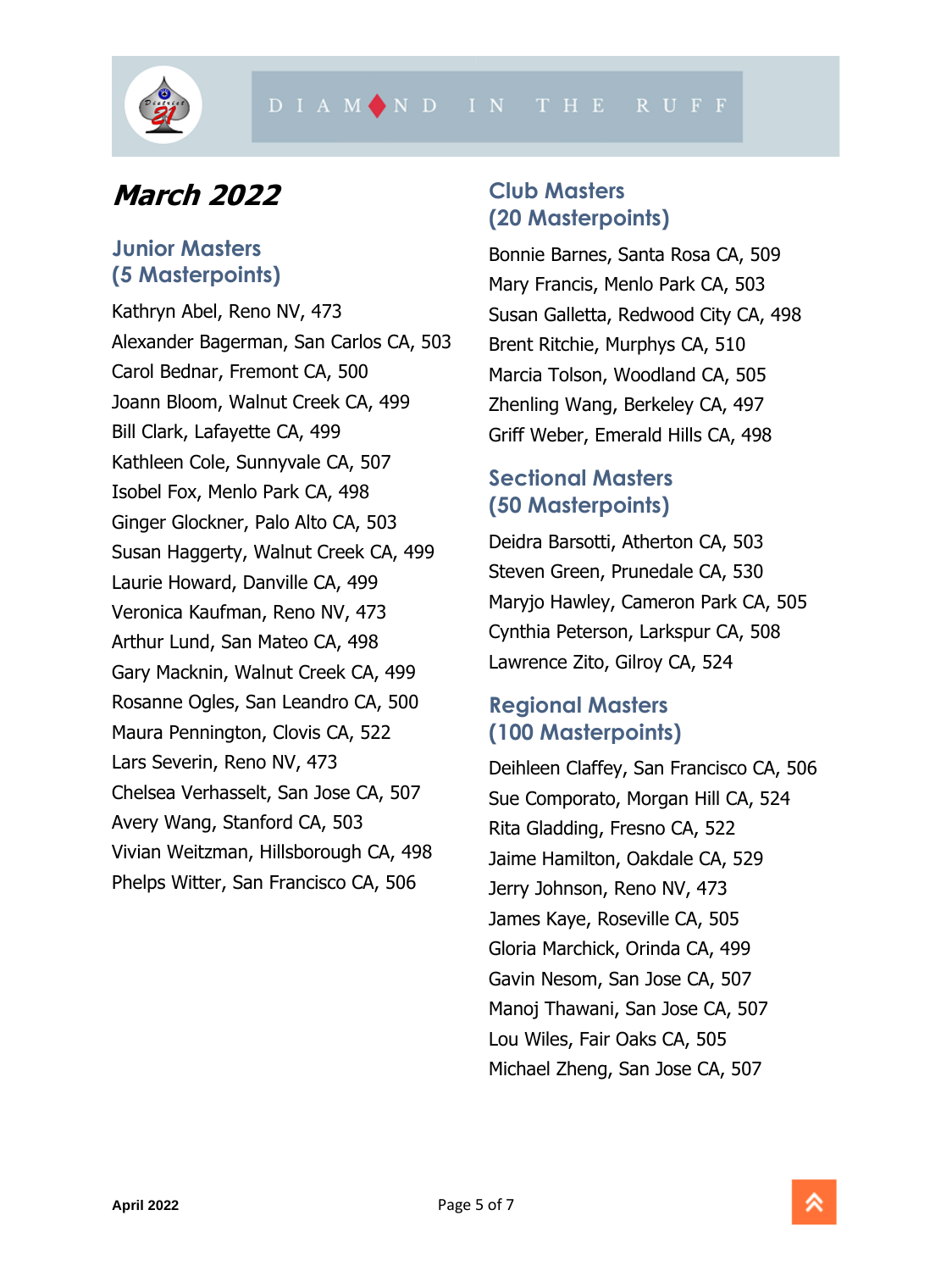

## <span id="page-5-0"></span>**NABC Masters (200 Masterpoints)**

Cynthia Birk, Reno NV, 473 Lori Coleman, San Francisco CA, 506 Jean Ferrin, Walnut Creek CA, 499 Alan Lazar, Sacramento CA, 505 Pamela Mann, San Francisco CA, 506 Barbara Mickle, Carson City NV, 473 Cathy Priest, Portola Valley CA, 503 Judith Sarris Edson, Incline Village NV, 465 Loretta Wahl, Placerville CA, 505 William Walton, Windsor CA, 509

#### <span id="page-5-1"></span>**Advanced NABC Masters (300 Masterpoints)**

James Giroud, Fair Oaks CA, 505 Bob Gleason, San Carlos CA, 498 John Wesolowski, Santa Cruz CA, 550

## <span id="page-5-2"></span>**Life Masters (300/500 Masterpoints)**

Kathryn Barnard, Redwood City CA, 498 Sona Bhambhra, Fremont CA, 503 David Clayton, Berkeley CA, 497 Gretchen Filer, Benicia CA, 512 Joe Fischer, Newcastle CA, 505 Ron Haines, Reno NV, 473 Carole Seed, Stockton CA, 510 Margo Seymour, Los Altos CA, 503 Eddie Tsaowu, San Francisco CA, 506 Julie Wong, Truckee CA, 473

#### <span id="page-5-3"></span>**Bronze Life Masters (500/750 Masterpoints)**

Sona Bhambhra, Fremont CA, 503 Glenna Cook, San Mateo CA, 498 Carolyn Drozdiak, Los Gatos CA, 507 Joe Fischer, Newcastle CA, 505 Ron Haines, Reno NV, 473 Andrew Sinclair, Sunnyvale CA, 507 Eddie Tsaowu, San Francisco CA, 506 Brian Zhang, Dublin CA, 501

## <span id="page-5-4"></span>**Silver Life Masters (1,000 Masterpoints)**

Elizabeth Funsten, San Francisco CA, 506 Cornelia Gould, Incline Village NV, 465 Marsha Horowitz, Sonoma CA, 512 Jerry Mednick, San Rafael CA, 508 Elisabeth Rutter, Walnut Creek CA, 499 Judy Soong, San Francisco CA, 506 Helen Spalding, San Francisco CA, 506

#### <span id="page-5-5"></span>**Ruby Life Masters (1,500 Masterpoints)**

Carla Francis, Castro Valley CA, 500 Karen Holleron, Woodland CA, 505 Richard Rogers, San Francisco CA, 506 Alex Stagner, Menlo Park CA, 498 Anthony Toto, Clovis CA, 522

## <span id="page-5-6"></span>**Gold Life Masters (2,500 Masterpoints)**

Loretta Baines, Foster City CA, 498 James Craig, Gilroy CA, 524